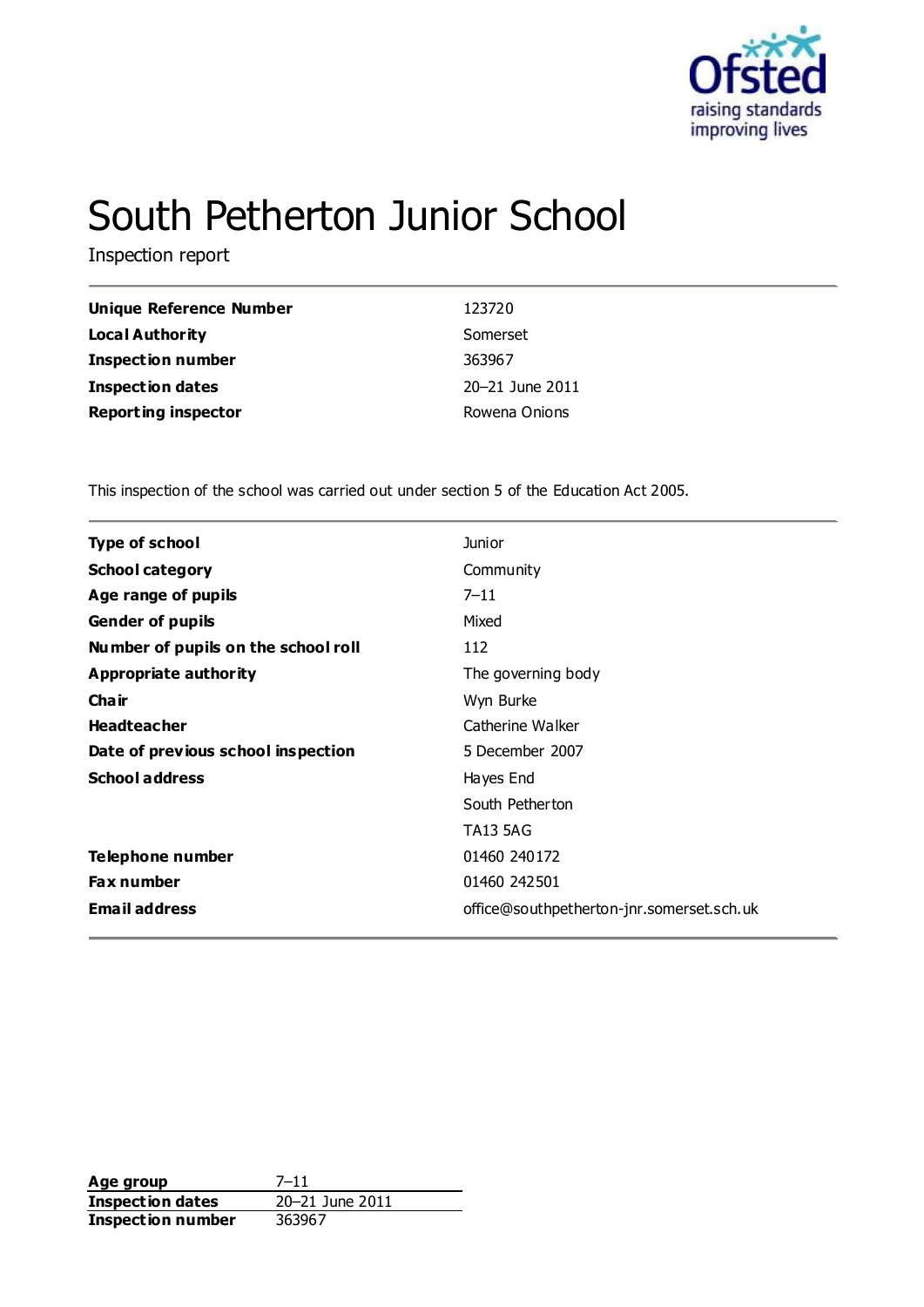The Office for Standards in Education, Children's Services and Skills (Ofsted) regulates and inspects to achieve excellence in the care of children and young people, and in education and skills for learners of all ages. It regulates and inspects childcare and children's social care, and inspects the Children and Family Court Advisory Support Service (Cafcass), schools, colleges, initial teacher training, work-based learning and skills training, adult and community learning, and education and training in prisons and other secure establishments. It assesses council children's services, and inspects services for looked after children, safeguarding and child protection.

Further copies of this report are obtainable from the school. Under the Education Act 2005, the school must provide a copy of this report free of charge to certain categories of people. A charge not exceeding the full cost of reproduction may be made for any other copies supplied.

If you would like a copy of this document in a different format, such as large print or Braille, please telephone 0300 123 4234, or email **[enquiries@ofsted.gov.uk](mailto:enquiries@ofsted.gov.uk)**.

You may copy all or parts of this document for non-commercial educational purposes, as long as you give details of the source and date of publication and do not alter the documentation in any way.

To receive regular email alerts about new publications, including survey reports and school inspection reports, please visit our website and go to 'Subscribe'.

Royal Exchange Buildings St Ann's Square Manchester M2 7LA T: 0300 123 4234 Textphone: 0161 618 8524 E: **[enquiries@ofsted.gov.uk](mailto:enquiries@ofsted.gov.uk)**

W: **[www.ofsted.gov.uk](http://www.ofsted.gov.uk/)**

© Crown copyright 2011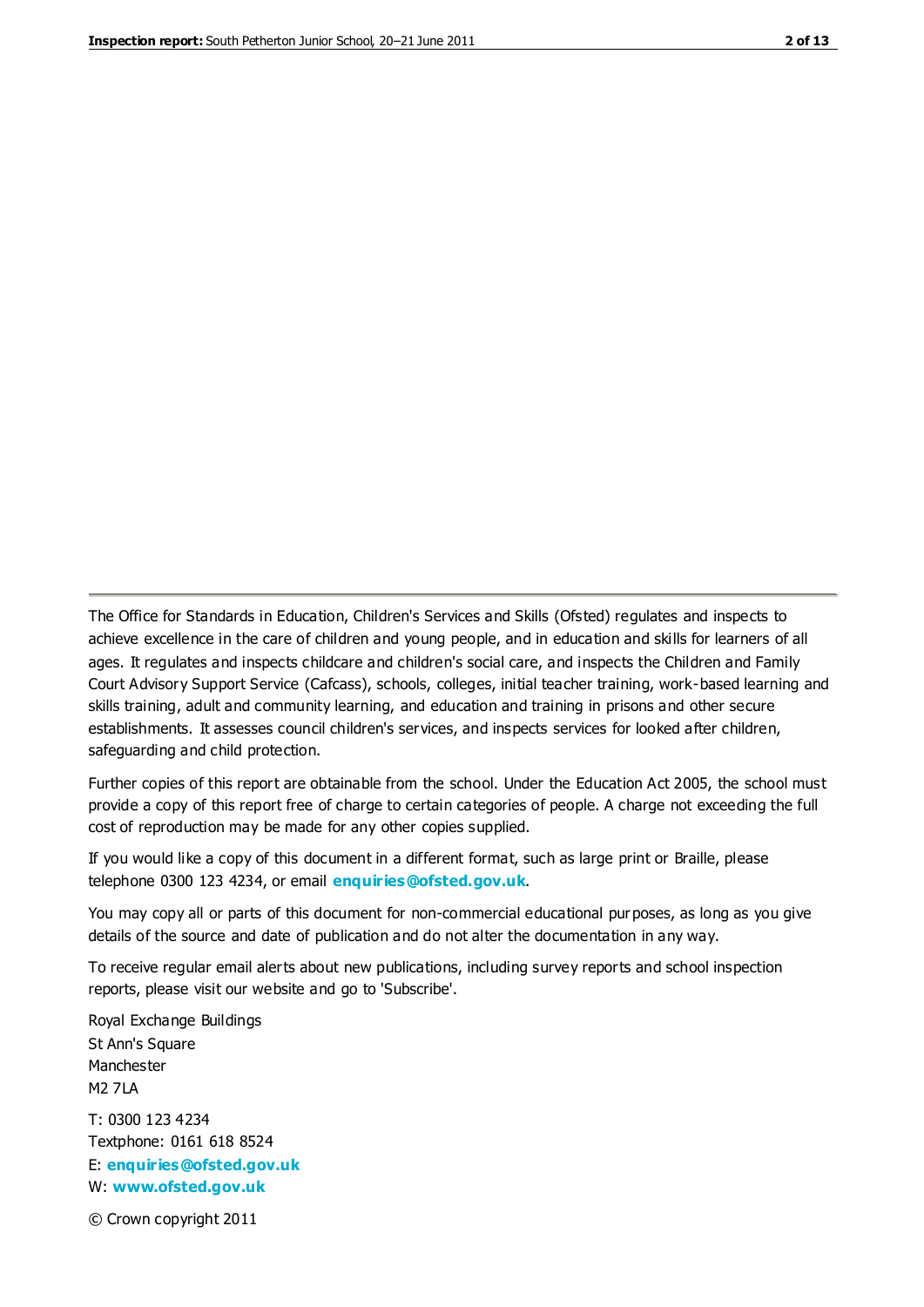# **Introduction**

This inspection was carried out by two additional inspectors. Eight lessons were observed and three teachers were seen teaching. Meetings were held with pupils, governors and staff. The inspectors observed the school's work and looked at data on pupils' progress, the school improvement plan and a range of other documentation. Fifty-nine responses to the parental questionnaire were received and analysed, together with 104 pupil and 10 staff responses to their respective questionnaires.

The inspection team reviewed many aspects of the school's work. It looked in detail at a number of key areas.

- The effectiveness of teaching, learning and the curriculum in raising rates of progress in English.
- The impact of provision on outcomes concerning pupils' personal development, particularly their knowledge and awareness of cultural diversity.
- The effectiveness of assessment in helping pupils know how to improve, especially the role of pupil self assessment.
- The effect of shared leadership (including governance) on school improvement. The effect of shared leadership (including governance) on school improvement.

# **Information about the school**

This smaller-than-average-sized school serves its local area in rural Somerset. Almost all pupils are of White British heritage. Only a very few speak English as an additional language. The proportion of pupils known to be eligible for free school meals is broadly average. An average percentage of pupils have special educational needs and/or disabilities, including physical, moderate and specific learning difficulties. With new housing in the village, the school roll has risen over the last three years, and an increased number of pupils have entered the school after the beginning of Year 3. There is a breakfast club but this is not managed by the governing body and is subject to separate inspection.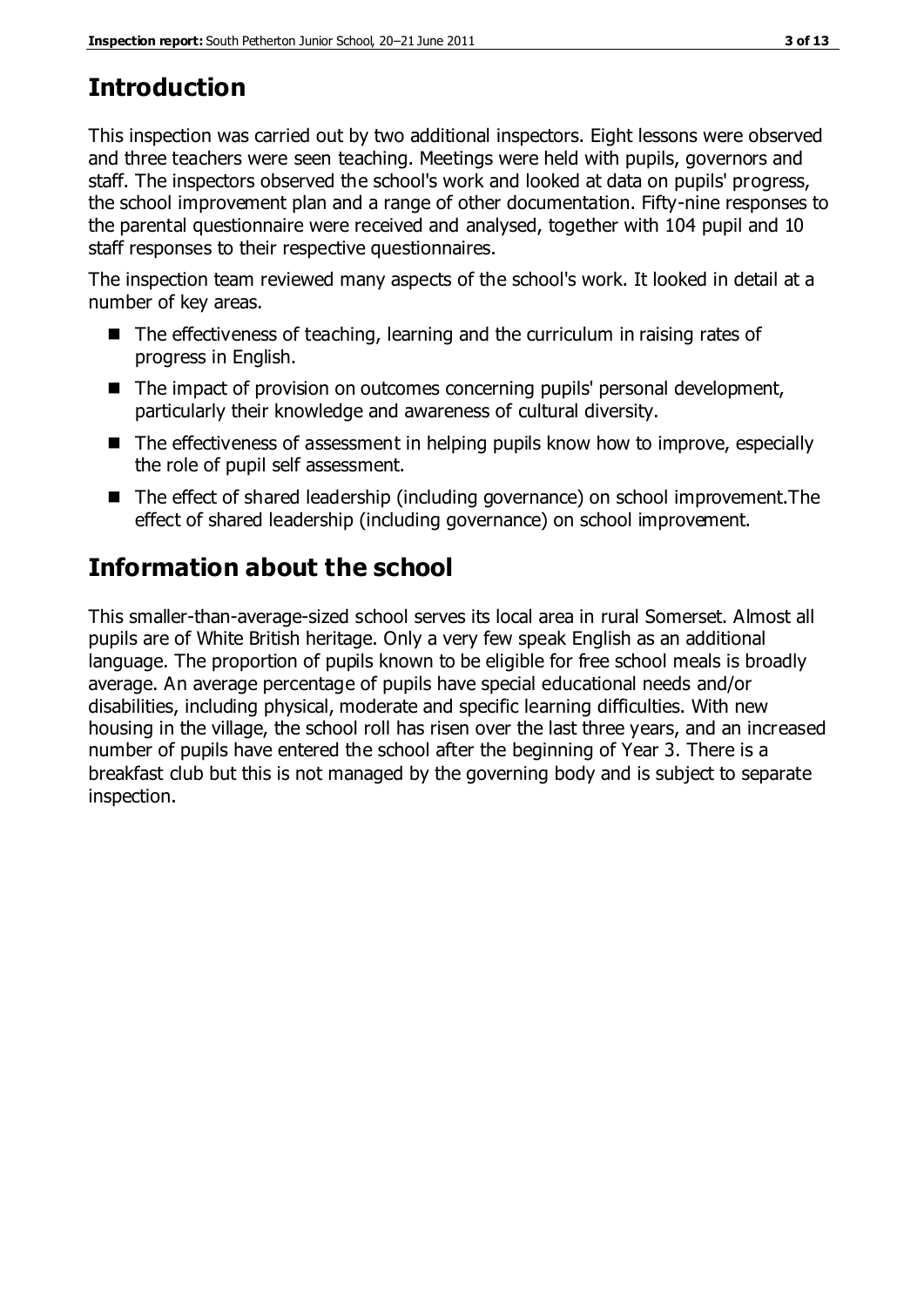# **Inspection judgements**

| Overall effectiveness: how good is the school? |  |
|------------------------------------------------|--|
|------------------------------------------------|--|

# **The school's capacity for sustained improvement 2**

## **Main findings**

South Petherton is a good school. Pupils benefit from effective teaching and a lively curriculum which ensure that they make good progress and achieve well. By Year 6, attainment is above average overall. The successful development of pupils' ability to assess and improve their own work, together with their ability to work individually and collaboratively, combines with their above average attainment and high attendance to mean that they are exceptionally well prepared for the next step in their education. Spiritual development is outstanding. The school is rightly proud of the work it does to promote art education, and the quality of pupils' art work on display is high.

Pupils are happy and secure in school. The sense of safety amongst pupils and their knowledge of how to keep themselves safe are outstanding. Pupils show high levels of confidence that adults will help and support them. The quality of the care, guidance and support provided by staff is outstanding, ensuring that all pupils are individually valued and their personal well-being is considered at all times. Pupils behave well overall and many behave in an exemplary way. The small number of pupils who have difficulty in controlling their behaviour are very well supported and are helped to improve. Teaching assistants play a particularly high quality role within this. There are, however, a few occasions when teachers expect pupils to sit for too long listening to them and when this happens, some become restless and this leads to missed opportunities for pupils to learn as well as possible in the available time. This is a reason why learning is not yet outstanding.

Teachers work hard to interest and motivate pupils through the activities they plan. The curriculum, particularly the use of enrichment activities such as visitors to the school, supports this well and pupils report that they like school. High levels of attendance help show this is the case. Teachers, through their assessments, are very aware of the different levels of attainment of the pupils in their class and plan to suit differing needs. Nevertheless, higher-attaining pupils were quite right when they said to inspectors that they are not always fully stretched when the teacher is teaching the whole class together. When pupils work individually or in small groups, they work extremely well, showing high levels of ability to concentrate and to work collaboratively.

The majority of parents and carers are pleased with the way the school operates. However, a minority are less happy with various aspects, including the information they are given to assist them to help their child at home, and this is an aspect that inspectors are agreed could be further developed. Some parents and carers are not happy with the way suggestions and complaints are dealt with, and although inspection evidence does not fully support this view, action is needed to improve communication so that the parental opinions can be fully explored.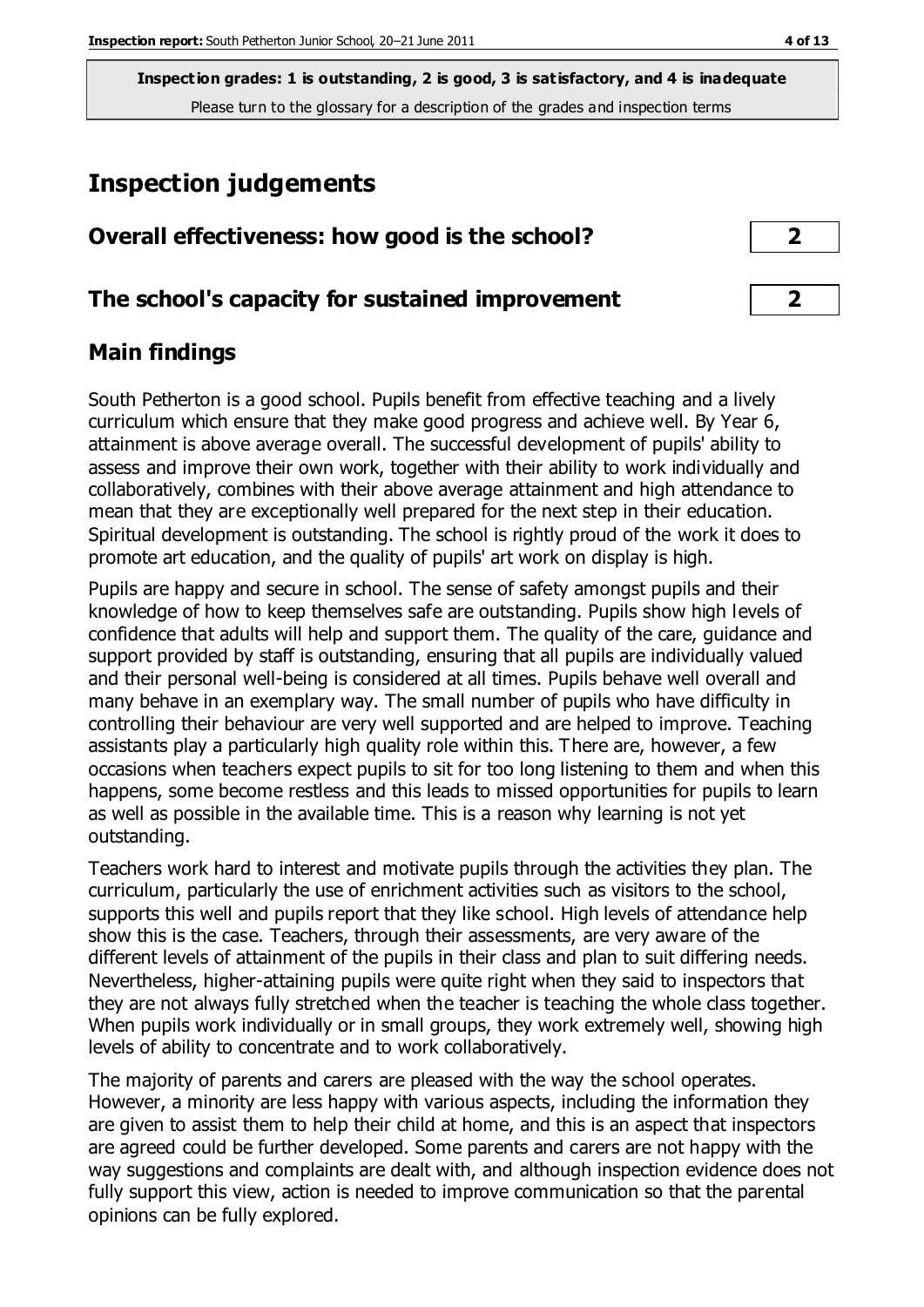The headteacher gives exceptionally strong, dedicated leadership that has provided the staff with a clear vision and a determination to move the school forward. School selfevaluation is accurate and the development work has been successful. For example, over recent years, attainment in mathematics have been more consistent than that in English, but successful school development work to improve pupils' writing means that currently pupils are making good progress in both subjects and any differences in attainment have been eliminated. The greatly developed use of assessment information is being used to help pupils to know how to improve their work and to accelerate their progress. Staff and governors support the headteacher well. Since the last inspection, staff are taking an increasing leadership role, which has strengthened the capacity to improve effectively. This development of shared leadership continues to be ongoing, as a few are still increasing their leadership role in the drive to make leadership outstanding in the future. The track record of improvement, and the shared determination to improve the school, means that the school has good capacity for sustained improvement.

# **What does the school need to do to improve further?**

- Raise the quality teaching and learning so that more is outstanding by:
	- fully challenging pupils in all ability groups in every part of each lesson
	- $-$  ensuring pupils are not expected to listen to teachers talking for too long.ensuring pupils are not expected to listen to teachers talking for too long.
- In order to promote outstanding leadership, develop the roles of more key staff in assisting the headteacher to lead and manage the school.
- **IMPROVE COMMUNICATION WITH PARATEST AND CATER IN ORDER IN THE IMAGE IN THE IMAGE I** 
	- $-$  they are better able to assist their child at home
	- they feel their suggestions and concerns have been given due attention and consideration.

# **Outcomes for individuals and groups of pupils 2**

Pupils usually show great enthusiasm for their work; they make good progress and all groups achieve well. Year 4 pupils, for example, concentrated for a significant period when researching to identify the mini-beasts they had found in the school's environmental area. They showed an ability to use the skills they had learned in English to efficiently read and make notes about their findings. However, interest levels, especially of higher-ability pupils, are occasionally lower when pupils are being taught as a whole class. Nonetheless, the most-able make good overall progress over time. As a result of the well-targeted support from teachers and very effective teaching assistants, as well as suitably challenging activities, pupils with special educational needs and/or disabilities achieve well. Pupils who enter the school after the beginning of Year 3 make particularly good progress.

Pupils are generally very polite and friendly. They are very willing to accept responsibility, both through supporting other pupils and through taking responsibility for their own actions. They want to show their school off to best effect and through the school council play a significant part in helping to improve facilities. Pupils show that they have wellthought-out views about the education they receive. Pupils enjoy physical activities and show good knowledge about sensible eating, which promotes their good health. Pupils not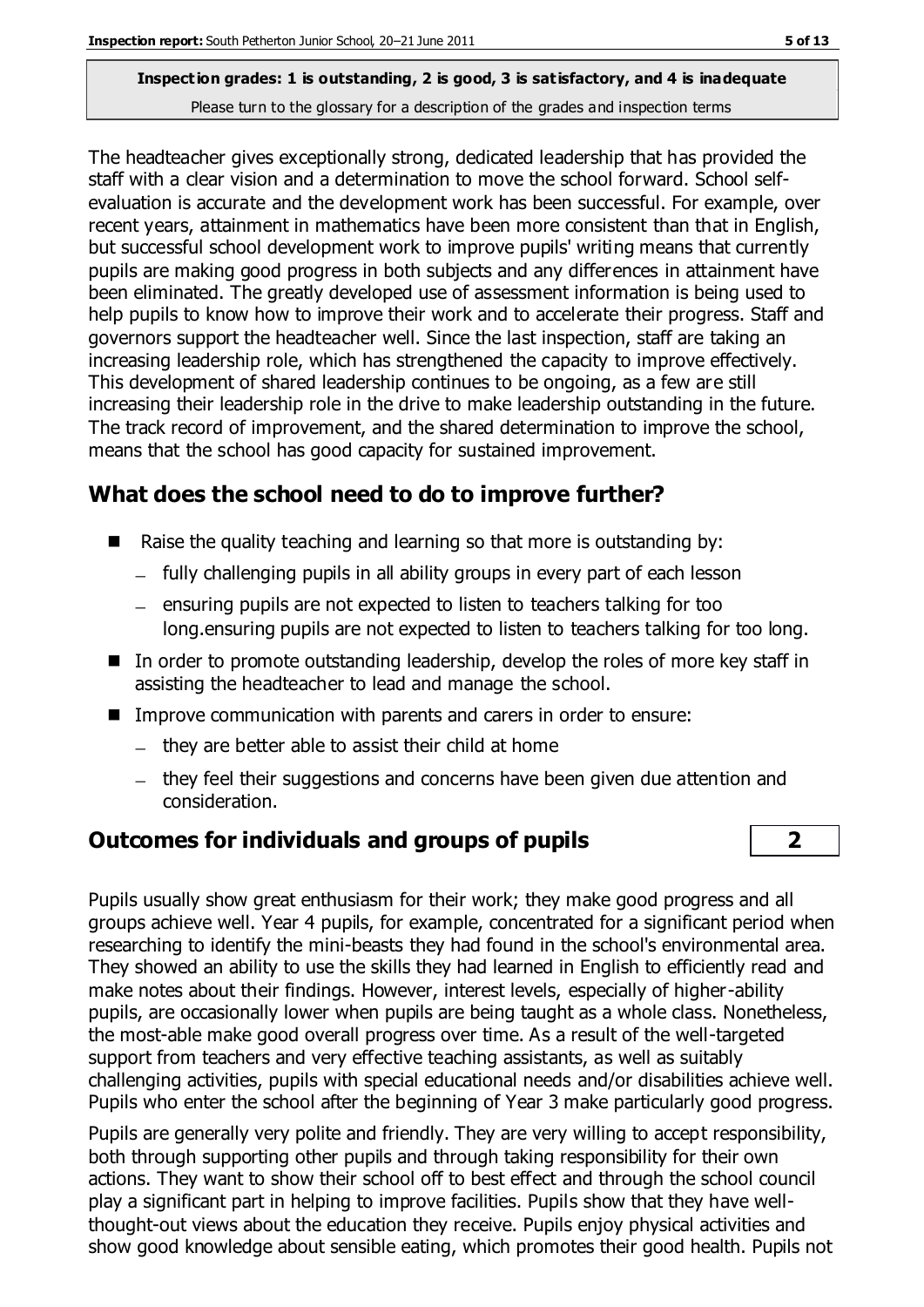only feel secure but understand that they have a responsibility to act to help to keep themselves safe. The way pupils are kept safe is an aspect of the school that parents greatly value.

The school's emphasis on creativity means that pupils show real appreciation of expressive arts and natural beauty, and show outstanding spiritual development in the way they can respond emotionally to both of these. Pupils' spiritual, moral social and cultural development, when combined, is good. To make this outstanding, the school is working to further enhance pupils' awareness of cultures beyond their own.

| Pupils' achievement and the extent to which they enjoy their learning                                                     | $\overline{2}$ |
|---------------------------------------------------------------------------------------------------------------------------|----------------|
| Taking into account:<br>Pupils' attainment <sup>1</sup>                                                                   | $\mathcal{P}$  |
| The quality of pupils' learning and their progress                                                                        | $\mathcal{P}$  |
| The quality of learning for pupils with special educational needs and/or disabilities<br>and their progress               |                |
| The extent to which pupils feel safe                                                                                      | 1              |
| Pupils' behaviour                                                                                                         | $\overline{2}$ |
| The extent to which pupils adopt healthy lifestyles                                                                       | 2              |
| The extent to which pupils contribute to the school and wider community                                                   | $\overline{2}$ |
| The extent to which pupils develop workplace and other skills that will contribute to<br>their future economic well-being |                |
| Taking into account:<br>Pupils' attendance <sup>1</sup>                                                                   |                |
| The extent of pupils' spiritual, moral, social and cultural development                                                   | 2              |

These are the grades for pupils' outcomes

<sup>1</sup> The grades for attainment and attendance are: 1 is high; 2 is above average; 3 is broadly average; and 4 is low

# **How effective is the provision?**

Good teaching moves pupils' learning on well. Teachers give very clear explanations and use resources, including technology, well to aid them with this. They often start from pupils' own experiences, giving relevance to what they are teaching. In a Year 5 English lesson, for example, pupils were asked to analyse well-known television advertisements before writing their own. Pupils report that they work at their best when they are actively engaged in activities, an observation borne out by inspection. Activities that follow initial teaching are well-planned and in the many good lessons, teachers use the knowledge they have about their pupils to challenge them correctly. Time is used least well when teachers do not have a variety of challenge for the most-able pupils when they teach the class as a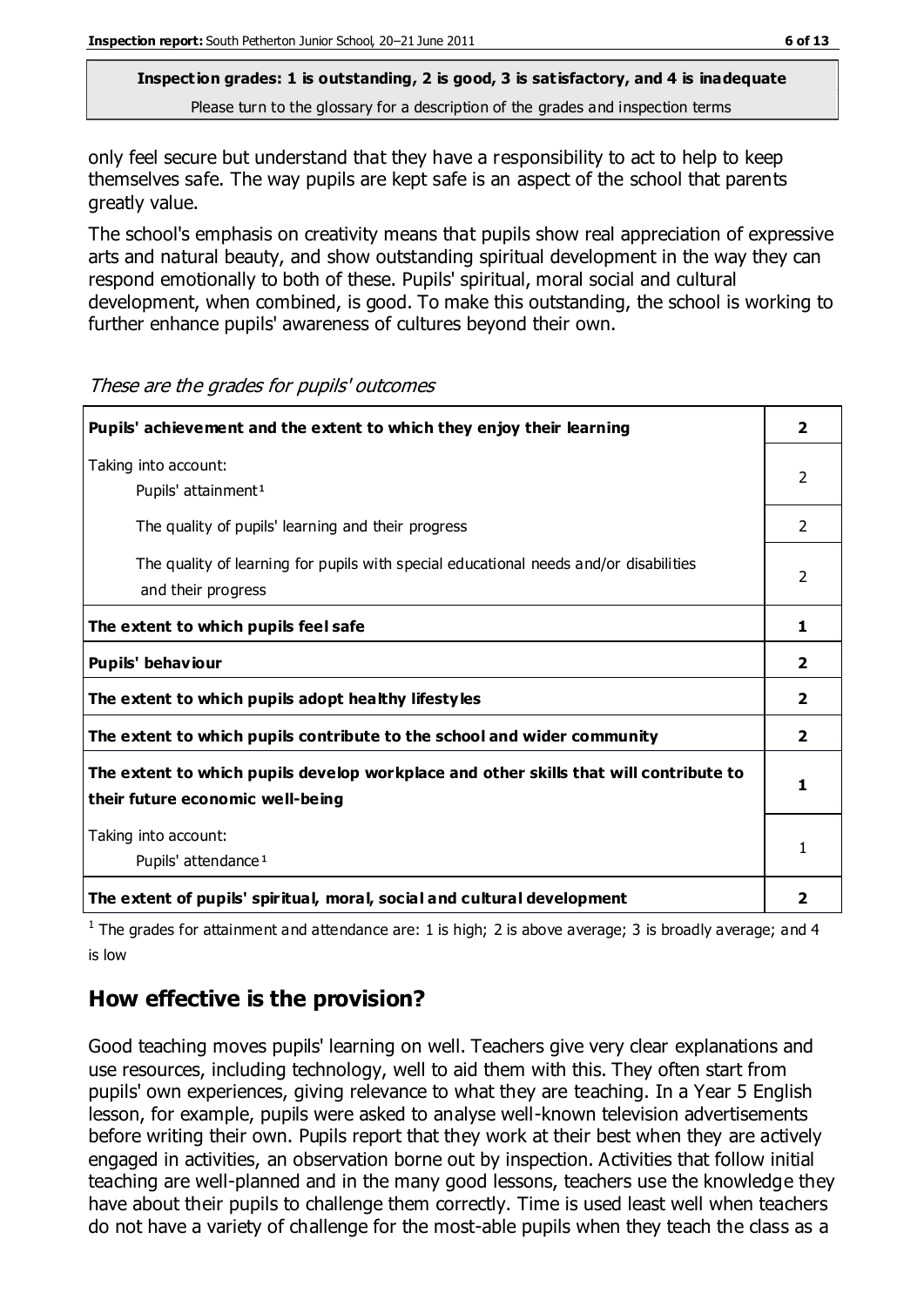whole, or when introductions are too long, making some pupils occasionally bored and restless.

The staff have worked hard to improve the quality of the feedback they give to pupils. This has resulted in high quality marking which is specific in helping pupils know how they can improve their work and giving them opportunity to act upon this advice. Pupils are becoming increasingly involved in assessing the quality of their own work, which is having a very positive impact on the progress they make.

Curricular provision for pupils with special educational needs and/or disabilities is good. Pupils are very well known to all adults in the school so their well-being is promoted at all times during the day. The school has very productive relationships with a range of outside agencies, who they call upon whenever there is a need. The needs of gifted and talented pupils are promoted well through support in school and good links with other local schools. Because each individual is valued as an individual, all pupils are significant beneficiaries of high quality care, guidance and support.

These are the grades for the quality of provision

| The quality of teaching                                                                                    |  |
|------------------------------------------------------------------------------------------------------------|--|
| Taking into account:<br>The use of assessment to support learning                                          |  |
| The extent to which the curriculum meets pupils' needs, including, where relevant,<br>through partnerships |  |
| The effectiveness of care, guidance and support                                                            |  |

# **How effective are leadership and management?**

Through regular checking of the quality of education being provided, the headteacher very accurately evaluates the school, and actions to improve are based on this analysis and a determination and vision to do the best for the pupils. Data are used well to check that all pupils are making the progress expected of them and to ensure that an increasing number make accelerated progress. This approach ensures equality of opportunity for all, as does the focus on care of the individual. Staff and governors ensure pupils have equality of access to all that the school provides and there is very effective work to make sure there is no discrimination. Other leaders contribute much to school improvement because their roles are developing well. The headteacher is keenly ensuring that responsibility for planning and monitoring improvements is shared further so that they are conducted rigorously and have the best impact on improving outcomes for pupils. Staff work together very well as a team, so planned developments are systematically worked on and successfully accomplished.

The governing body are proactive in supporting and challenging the school. They are visible in school and quick to respond when there is a need; for example, one governor replaced a teacher at the Year 6 residential visit in order to reduce the number of teachers out of school during the inspection. There are systems in place to allow parents and carers to express opinions and concerns, but these are seldom used by them. The size of the minority of parents and carers who feel that their suggestions and concerns are not acted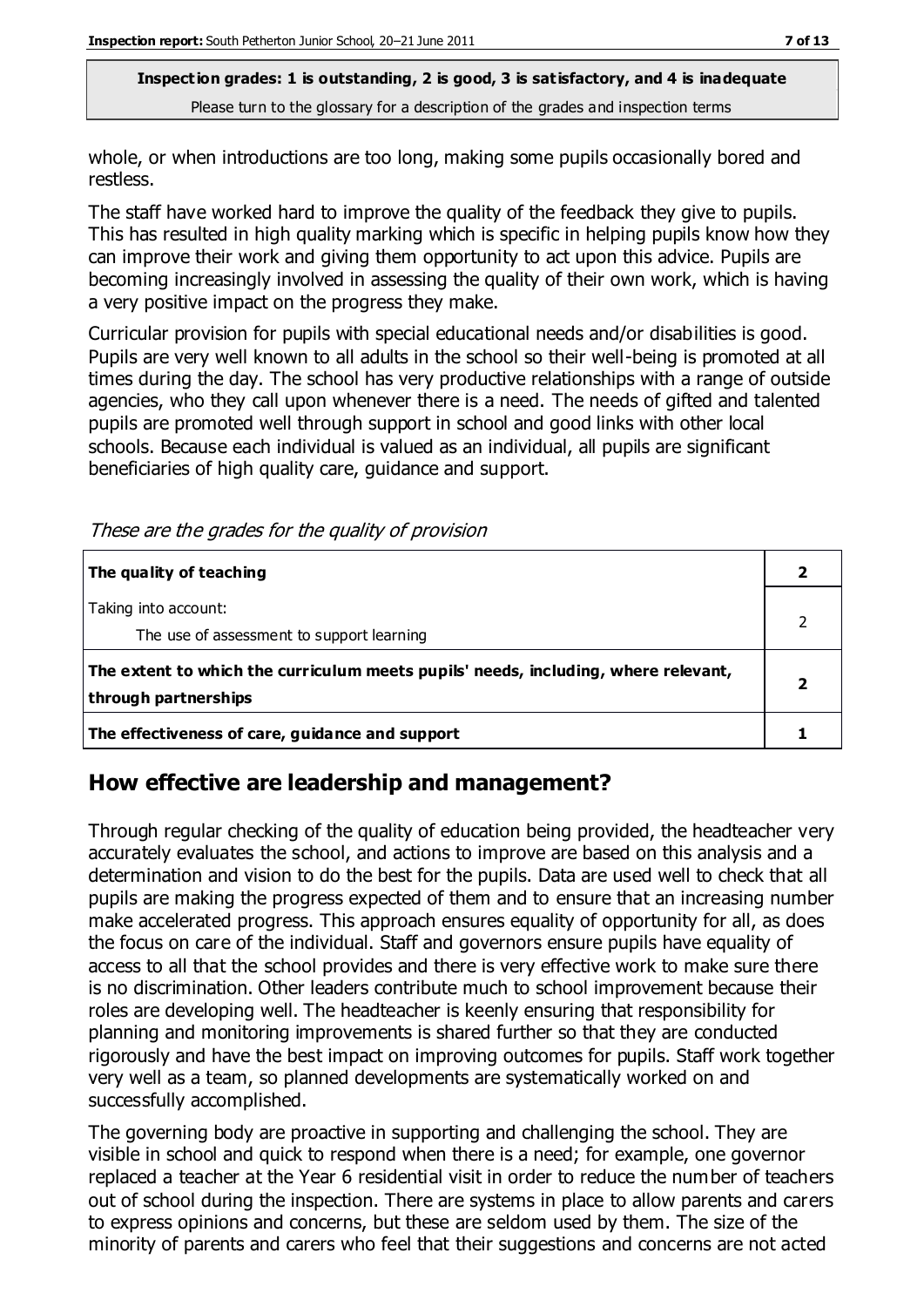upon, however, shows that this is an area for improvement. Governors and staff make concerted efforts to ensure pupils are properly safeguarded and this is successfully accomplished through very tight systems for child protection, good staff training and regular checking of health and safety provision.

The school has promoted community cohesion through a well-devised plan and although not fully complete, there is improvement evident in the impact of the school's approach to extending provision to the United Kingdom and world communities. As the village and school population expands, leaders understand that there is a need to look again at the ways in which the school promotes community cohesion locally, as they are keen to make this outstanding in the future.

| The effectiveness of leadership and management in embedding ambition and driving<br><i>improvement</i>                                                           |                |
|------------------------------------------------------------------------------------------------------------------------------------------------------------------|----------------|
| Taking into account:<br>The leadership and management of teaching and learning                                                                                   | 2              |
| The effectiveness of the governing body in challenging and supporting the<br>school so that weaknesses are tackled decisively and statutory responsibilities met |                |
| The effectiveness of the school's engagement with parents and carers                                                                                             | 3              |
| The effectiveness of partnerships in promoting learning and well-being                                                                                           | $\overline{2}$ |
| The effectiveness with which the school promotes equality of opportunity and tackles<br>discrimination                                                           | 2              |
| The effectiveness of safeguarding procedures                                                                                                                     | $\overline{2}$ |
| The effectiveness with which the school promotes community cohesion                                                                                              | $\overline{2}$ |
| The effectiveness with which the school deploys resources to achieve value for money                                                                             | 2              |

These are the grades for leadership and management

# **Views of parents and carers**

The inspection team received a larger-than-average number of responses to the inspection questionnaire. Although the school enjoys the positive support of the large majority of parents and carers, as identified earlier in this report, this support is not universal. The vast majority agree or strongly agree that their child is kept safe and that their child likes school. Inspectors' judgements match these positive opinions. Information to parents and carers concerning their child's progress is good and appreciated by them. Some parents express the opinion that teaching is not good in the school and that inappropriate behaviour is not managed well. Lesson observations, pupils' books and progress data show that teaching is successful. Behaviour management strategies are good and were observed to be consistently implemented throughout the inspection. However, inspection evidence concurs that they should receive more regular information concerning what is being taught and how they could support this at home.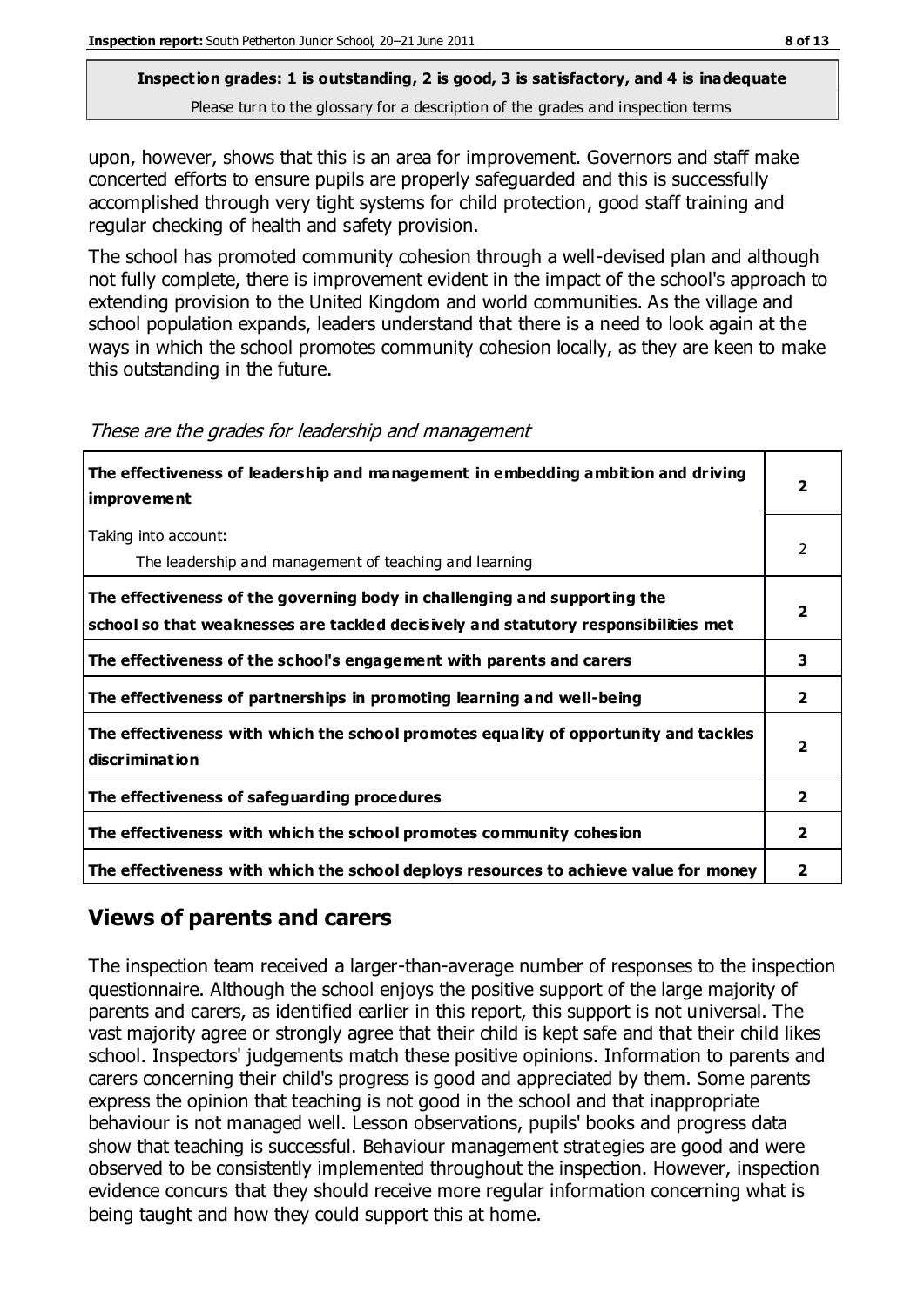#### **Responses from parents and carers to Ofsted's questionnaire**

Ofsted invited all the registered parents and carers of pupils registered at South Petherton Junior School to complete a questionnaire about their views of the school.

In the questionnaire, parents and carers were asked to record how strongly they agreed with 13 statements about the school.

The inspection team received 59 completed questionnaires by the end of the on-site inspection. In total, there are 112 pupils registered at the school.

| <b>Statements</b>                                                                                                                                                                                                                                       | <b>Strongly</b><br>agree |               | <b>Agree</b> |               | <b>Disagree</b> |                | <b>Strongly</b><br>disagree |                |
|---------------------------------------------------------------------------------------------------------------------------------------------------------------------------------------------------------------------------------------------------------|--------------------------|---------------|--------------|---------------|-----------------|----------------|-----------------------------|----------------|
|                                                                                                                                                                                                                                                         | <b>Total</b>             | $\frac{0}{0}$ | <b>Total</b> | $\frac{0}{0}$ | <b>Total</b>    | $\frac{0}{0}$  | <b>Total</b>                | $\frac{0}{0}$  |
| My child enjoys school                                                                                                                                                                                                                                  | 30                       | 51            | 24           | 41            | 3               | 5              | 0                           | $\mathbf 0$    |
| The school keeps my child<br>safe                                                                                                                                                                                                                       | 32                       | 54            | 24           | 41            | 3               | 5              | $\mathbf 0$                 | $\mathbf 0$    |
| My school informs me about<br>my child's progress                                                                                                                                                                                                       | 16                       | 27            | 34           | 58            | 9               | 15             | $\mathbf 0$                 | $\mathbf 0$    |
| My child is making enough<br>progress at this school                                                                                                                                                                                                    | 17                       | 29            | 31           | 53            | 10              | 17             | $\mathbf 0$                 | $\mathbf 0$    |
| The teaching is good at this<br>school                                                                                                                                                                                                                  | 22                       | 37            | 22           | 37            | 14              | 24             | $\mathbf 0$                 | $\mathbf 0$    |
| The school helps me to<br>support my child's learning                                                                                                                                                                                                   | 16                       | 27            | 29           | 49            | 14              | 24             | $\mathbf 0$                 | $\mathbf 0$    |
| The school helps my child to<br>have a healthy lifestyle                                                                                                                                                                                                | 19                       | 32            | 36           | 61            | 4               | $\overline{7}$ | $\mathbf 0$                 | $\mathbf 0$    |
| The school makes sure that<br>my child is well prepared for<br>the future (for example<br>changing year group,<br>changing school, and for<br>children who are finishing<br>school, entering further or<br>higher education, or entering<br>employment) | 23                       | 39            | 28           | 47            | 5               | 8              | $\mathbf 0$                 | $\mathbf 0$    |
| The school meets my child's<br>particular needs                                                                                                                                                                                                         | 19                       | 32            | 30           | 51            | 6               | 10             | $\mathbf 0$                 | $\mathbf 0$    |
| The school deals effectively<br>with unacceptable behaviour                                                                                                                                                                                             | 13                       | 22            | 27           | 46            | 12              | 20             | $\overline{7}$              | 12             |
| The school takes account of<br>my suggestions and concerns                                                                                                                                                                                              | 15                       | 25            | 26           | 44            | 10              | 17             | 6                           | 10             |
| The school is led and<br>managed effectively                                                                                                                                                                                                            | 17                       | 29            | 29           | 49            | 8               | 14             | $\overline{4}$              | $\overline{7}$ |
| Overall, I am happy with my<br>child's experience at this<br>school                                                                                                                                                                                     | 24                       | 41            | 27           | 46            | $\overline{7}$  | 12             | $\pmb{0}$                   | $\pmb{0}$      |

The table above summarises the responses that parents and carers made to each statement. The percentages indicate the proportion of parents and carers giving that response out of the total number of completed questionnaires. Where one or more parents and carers chose not to answer a particular question, the percentages will not add up to 100%.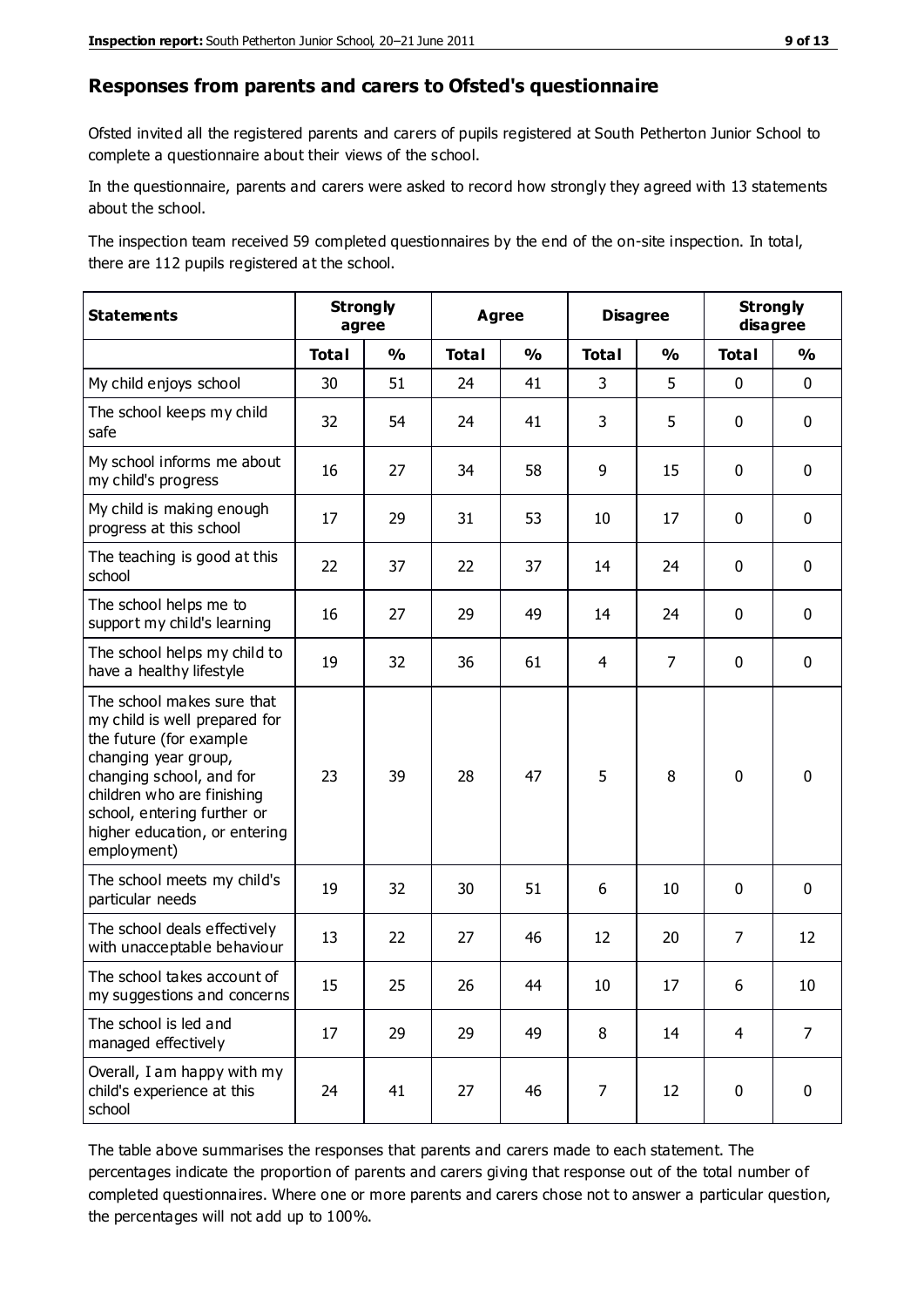# **Glossary**

| Grade   | <b>Judgement</b> | <b>Description</b>                                                                                                                                                                                                            |
|---------|------------------|-------------------------------------------------------------------------------------------------------------------------------------------------------------------------------------------------------------------------------|
| Grade 1 | Outstanding      | These features are highly effective. An outstanding school<br>provides exceptionally well for all its pupils' needs.                                                                                                          |
| Grade 2 | Good             | These are very positive features of a school. A school that<br>is good is serving its pupils well.                                                                                                                            |
| Grade 3 | Satisfactory     | These features are of reasonable quality. A satisfactory<br>school is providing adequately for its pupils.                                                                                                                    |
| Grade 4 | Inadequate       | These features are not of an acceptable standard. An<br>inadequate school needs to make significant improvement<br>in order to meet the needs of its pupils. Ofsted inspectors<br>will make further visits until it improves. |

## **What inspection judgements mean**

## **Overall effectiveness of schools**

|                       | Overall effectiveness judgement (percentage of schools)                |    |    |    |
|-----------------------|------------------------------------------------------------------------|----|----|----|
| <b>Type of school</b> | Good<br><b>Outstanding</b><br><b>Satisfactory</b><br><b>Inadequate</b> |    |    |    |
| Nursery schools       | 46                                                                     | 48 | 6  |    |
| Primary schools       | 6                                                                      | 47 | 40 | 7  |
| Secondary schools     | 12                                                                     | 39 | 38 | 11 |
| Sixth forms           | 13                                                                     | 42 | 41 | 3  |
| Special schools       | 28                                                                     | 49 | 19 | 4  |
| Pupil referral units  | 14                                                                     | 45 | 31 | 10 |
| All schools           | 10                                                                     | 46 | 37 |    |

New school inspection arrangements were introduced on 1 September 2009. This means that inspectors now make some additional judgements that were not made previously.

The data in the table above are for the period 1 September 2010 to 31 December 2010 and are consistent with the latest published official statistics about maintained school inspection outcomes (see **[www.ofsted.gov.uk](http://www.ofsted.gov.uk/)**).

The sample of schools inspected during 2010/11 was not representative of all schools nationally, as weaker schools are inspected more frequently than good or outstanding schools.

Percentages are rounded and do not always add exactly to 100.

Sixth form figures reflect the judgements made for the overall effectiveness of the sixth form in secondary schools, special schools and pupil referral units.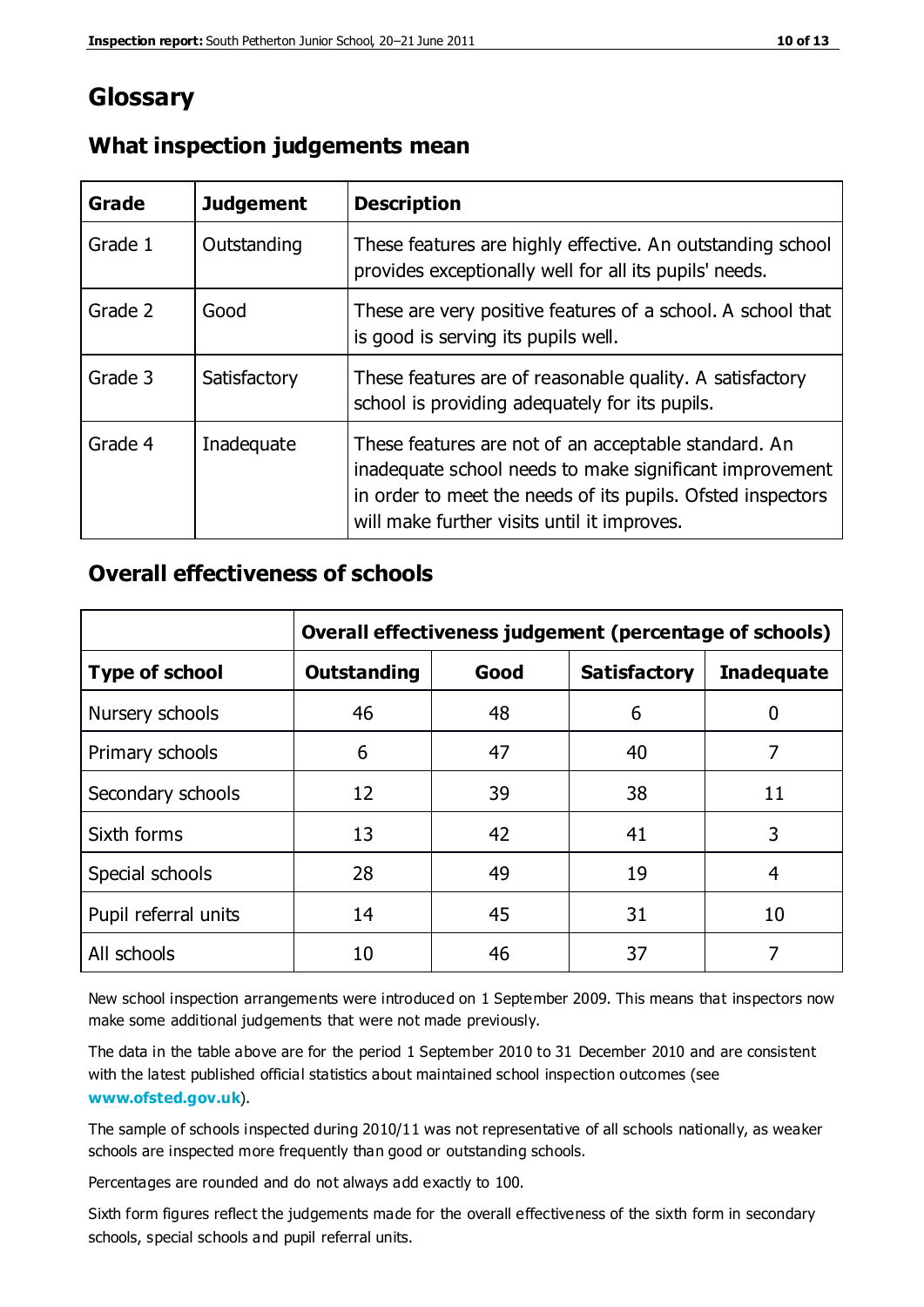# **Common terminology used by inspectors**

| Achievement:                  | the progress and success of a pupil in their learning,<br>development or training.                                                                                                                                                          |  |  |
|-------------------------------|---------------------------------------------------------------------------------------------------------------------------------------------------------------------------------------------------------------------------------------------|--|--|
| Attainment:                   | the standard of the pupils' work shown by test and<br>examination results and in lessons.                                                                                                                                                   |  |  |
| Capacity to improve:          | the proven ability of the school to continue<br>improving. Inspectors base this judgement on what<br>the school has accomplished so far and on the quality<br>of its systems to maintain improvement.                                       |  |  |
| Leadership and management:    | the contribution of all the staff with responsibilities,<br>not just the headteacher, to identifying priorities,<br>directing and motivating staff and running the school.                                                                  |  |  |
| Learning:                     | how well pupils acquire knowledge, develop their<br>understanding, learn and practise skills and are<br>developing their competence as learners.                                                                                            |  |  |
| <b>Overall effectiveness:</b> | inspectors form a judgement on a school's overall<br>effectiveness based on the findings from their<br>inspection of the school. The following judgements,<br>in particular, influence what the overall effectiveness<br>judgement will be. |  |  |
|                               | The school's capacity for sustained<br>improvement.                                                                                                                                                                                         |  |  |
|                               | Outcomes for individuals and groups of pupils.                                                                                                                                                                                              |  |  |
|                               | The quality of teaching.                                                                                                                                                                                                                    |  |  |
|                               | The extent to which the curriculum meets<br>pupils' needs, including, where relevant,<br>through partnerships.                                                                                                                              |  |  |
|                               | The effectiveness of care, guidance and<br>support.                                                                                                                                                                                         |  |  |
| Progress:                     | the rate at which pupils are learning in lessons and<br>over longer periods of time. It is often measured by<br>comparing the pupils' attainment at the end of a key                                                                        |  |  |

stage with their attainment when they started.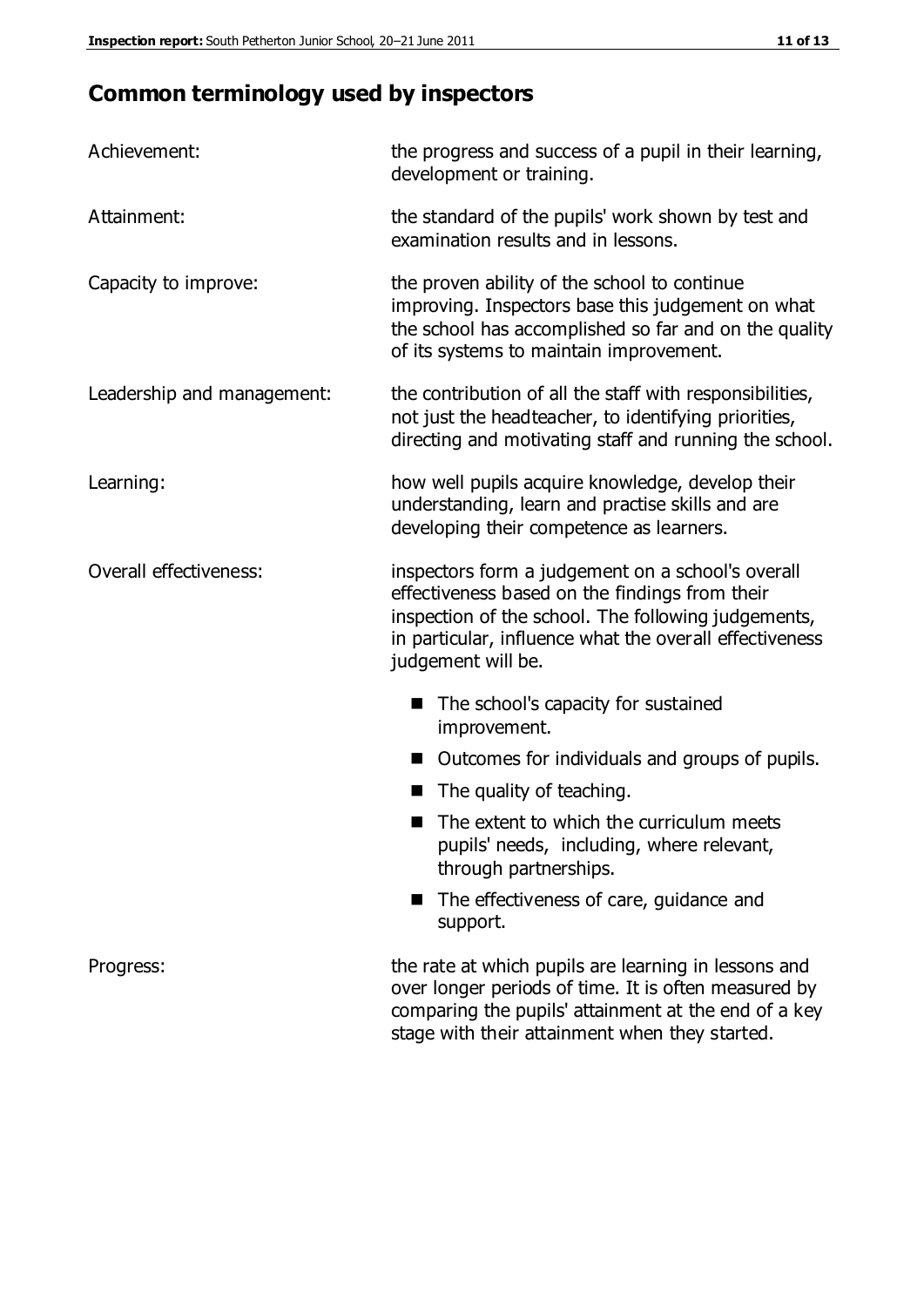## **This letter is provided for the school, parents and carers to share with their children. It describes Ofsted's main findings from the inspection of their school.**

22 June 2011

#### Dear Children

#### **Inspection of South Petherton Junior School, South Petherton TA13 5AG**

We really enjoyed our time in your school and one of the highlights was talking to you. You will be pleased to know that we think that yours is a good school and that you develop very strong skills to help you in the future.

These are some of the things that are the best.

- You make good progress in English and mathematics.
- You behave well, work hard and want to succeed.
- You are given a wide range of opportunities to study art and nature and the way you express your thoughts and feelings about these is exceptional.
- You are good at working together and supporting each other.
- You receive good teaching that helps you to be interested in what you are doing.
- Everyone in school takes outstandingly good care of you. This makes you feel very safe and teaches you how to take very good care of yourselves.
- Your headteacher, other staff and the governing body have worked hard to make improvements to the education you receive.

To make things even better we have asked your headteacher, governors and teachers to do these things.

- Make sure teachers use what they know about what you can already do to give you challenging work during every part of each lesson and ensure that you do not have to listen to teachers for too long before doing activities for yourselves.
- Make sure all your parents and carers feel satisfied with what happens in school and know how they can best support you at home.
- $\blacksquare$  Help some of the adult leaders to become outstandingly good at helping the school to improve.

We think that you made some very sensible suggestions as to how your school could be improved and that you could, help your teachers to do these things.

Yours sincerely

Rowena Onions Lead inspector